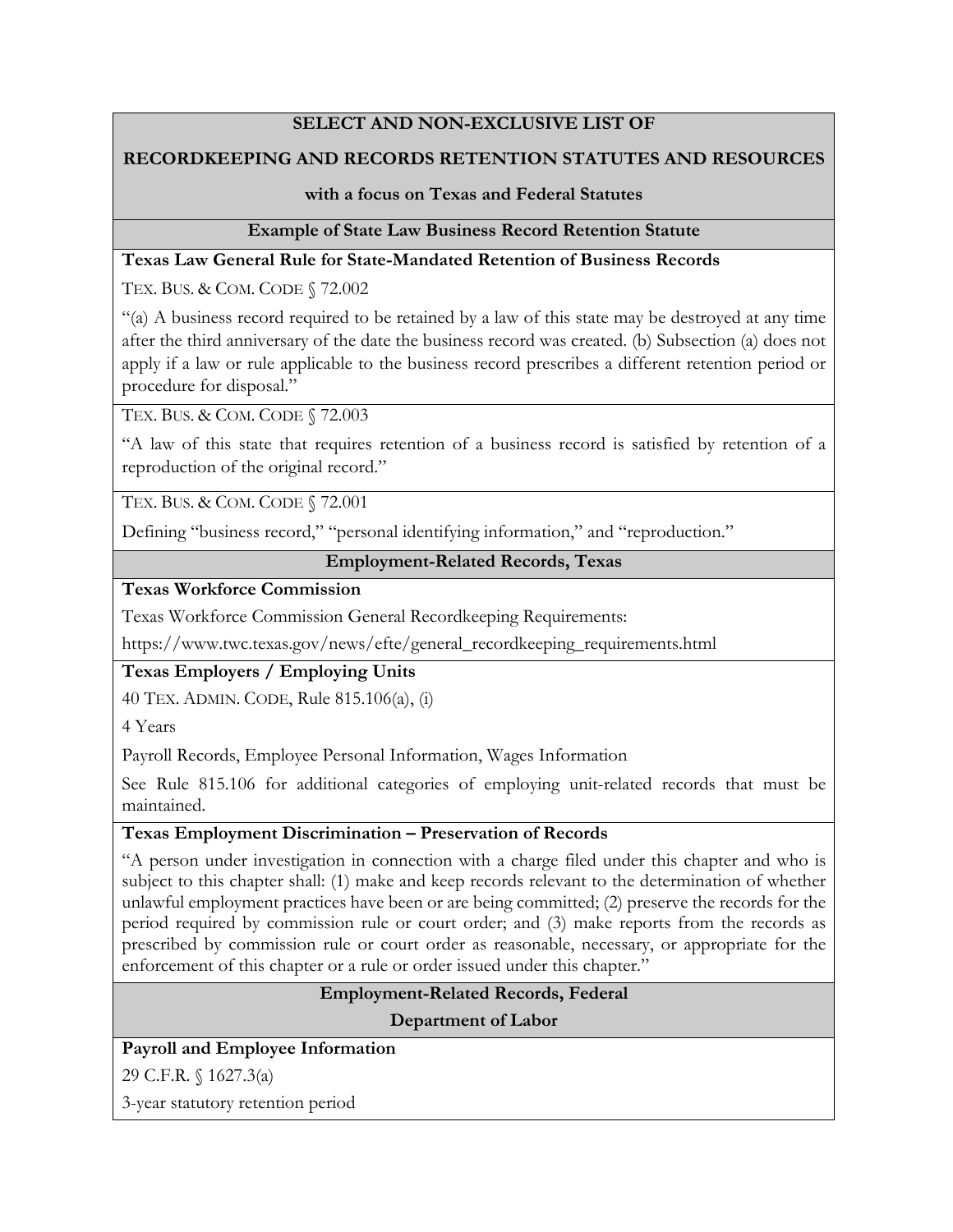Every employer shall make and keep for 3 years payroll or other records for each of his employees which contain: (1) Name; (2) Address; (3) Date of birth; (4) Occupation; (5) Rate of pay, and (6) Compensation earned each week.

#### **Job Applications, Resumes and Employment-Related Information**

29 C.F.R. § 1627.3(b)

1-year statutory retention period from the date of the personnel action to which the records relate: Job applications, resumes, or other employment inquiries, promotions, demotions, transfers, layoffs, and other, test papers on applicants, advertisements or notices toot the public or to employees relating to job openings.

#### **Payroll Information – Wage and Hour**

29 C.F.R. § 516.5

3-Year Retention

An employer shall preserve for at least 3 years: "From the last date of entry, all payroll or other records containing the employee information and data required under any of the applicable sections of this part . . ."

#### **Time Cards, Wage Rate Schedules, Etc. – Wage and Hour**

26 C.F.R. § 516.6

2-Year Retention

Time card records, wage rate schedules and related records

#### **General Information on 2- and 3-Year Recordkeeping Requirements of FLSA**

Fact Sheet #21: Recordkeeping Requirements Under the FLSA

https://www.dol.gov/sites/dolgov/files/WHD/legacy/files/whdfs21.pdf

**Employment-Related and Other Records, Federal**

**Internal Revenue Service**

#### **Employment-Related Tax Records (FICA and Social Security)**

26 C.F.R. § 31.6001-1(a)-(e)(2)

4 Years

After the due date of such tax for the return period to which the records relate, or the date such tax is paid, whichever is later.

#### **General Recordkeeping**

26 C.F.R. § 1.6001-1(a) – general rule for recordkeeping requirements for those required to file; maintain until applicable statute of limitations for an applicable tax return expires.

26 C.F.R. § 31.6001-1 – records in general for employment tax matters, and providing, "The records required by the regulations in this part shall be kept accurately, but no particular form is required for keeping the records."

*See, generally*, IRS Publication 583 (Rev. Jan. 2021) (Recordkeeping information and expectations).

**Employment-Related Records, Federal Equal Employment Opportunity Commission**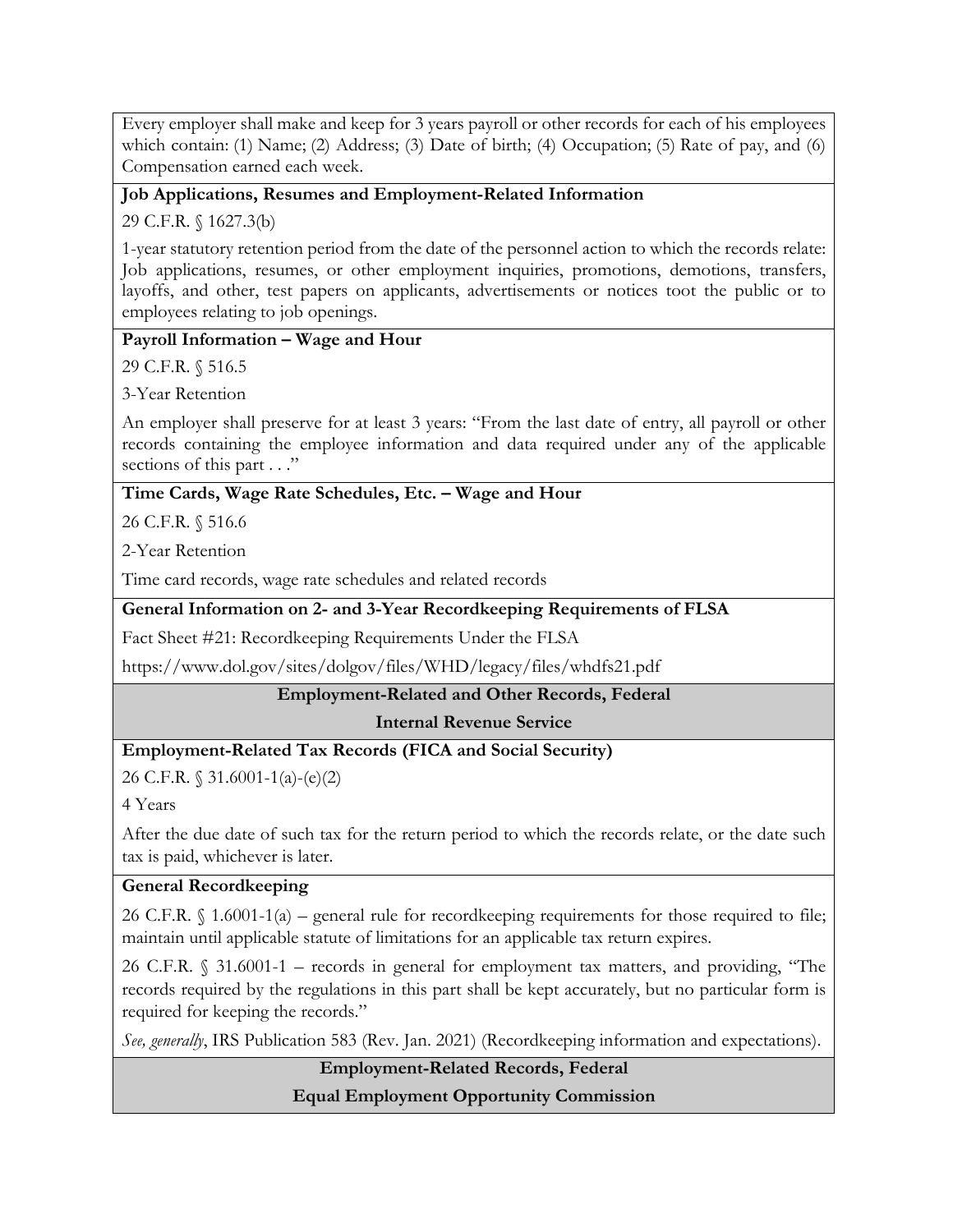# **Records Relating to Hiring, Reasonable Accommodations, Discrimination and Other**

29 C.F.R. § 1602.14

1 Year, timing of retention period depends on the type of record and employer-employee situation.

Statute prescribes different times for records relating to (for example and not by limitation) reasonable accommodations, promotions, rates of pay, charge of discrimination, involuntary termination, and other.

Statute concludes with, "Where a charge of discrimination has been filed, or an action brought by the Commission or the Attorney General, against an employer under title VII, the ADA, or GINA, the respondent employer shall preserve all personnel records relevant to the charge or action until final disposition of the charge or the action."

## **Affirmative Action Plans**

3 Years is the statutory minimum for records relating to some affirmative action plans; others fall under a 2-Year retention period.

*See* 41 C.F.R. § 60-300.44(f)(4) – Vietnam Era Veterans Readjustment Assistance Act

"The contractor shall document all activities it undertakes to comply with the obligations of this section, and retain these documents for a period of three (3) years."

*See* 41 C.F.R. § 60-1.12(a) – General Affirmative Action Plan Regulations

"Any personnel or employment record made or kept by the contractor shall be preserved by the contractor for a period of not less than two year**s** from the date of the making of the record or the personnel action involved, whichever occurs later. . . . Such records include, but are not necessarily limited to, records pertaining to hiring, assignment, promotion, demotion, transfer, lay off or termination, rates of pay.  $\dots$ "

> **Employment-Related Records, Federal Occupational Safety and Health Administration (OSHA)**

**Recordkeeping and Reporting Occupational Injuries and Illness**

# **General Recording Criteria**

29 C.F.R. § 1904.7

**OSHA 5-Year Retention Period**

OSHA 300 Log, privacy case list, annual summary, and OSHA 301 Incident Report Form

29 C.F.R. § 1904.33

# **OSHA Resource for Recordkeeping**

https://www.osha.gov/recordkeeping/forms

## **Texas Tax Code Authority and Resources for Records Retention**

# **Taxation and Records Retention**

TEX. TAX CODE § 111.0041(a)-(b)

4 Years or through any period where any tax, penalty, or interest may be assessed, collected, or refunded by the comptroller, whichever is longer.